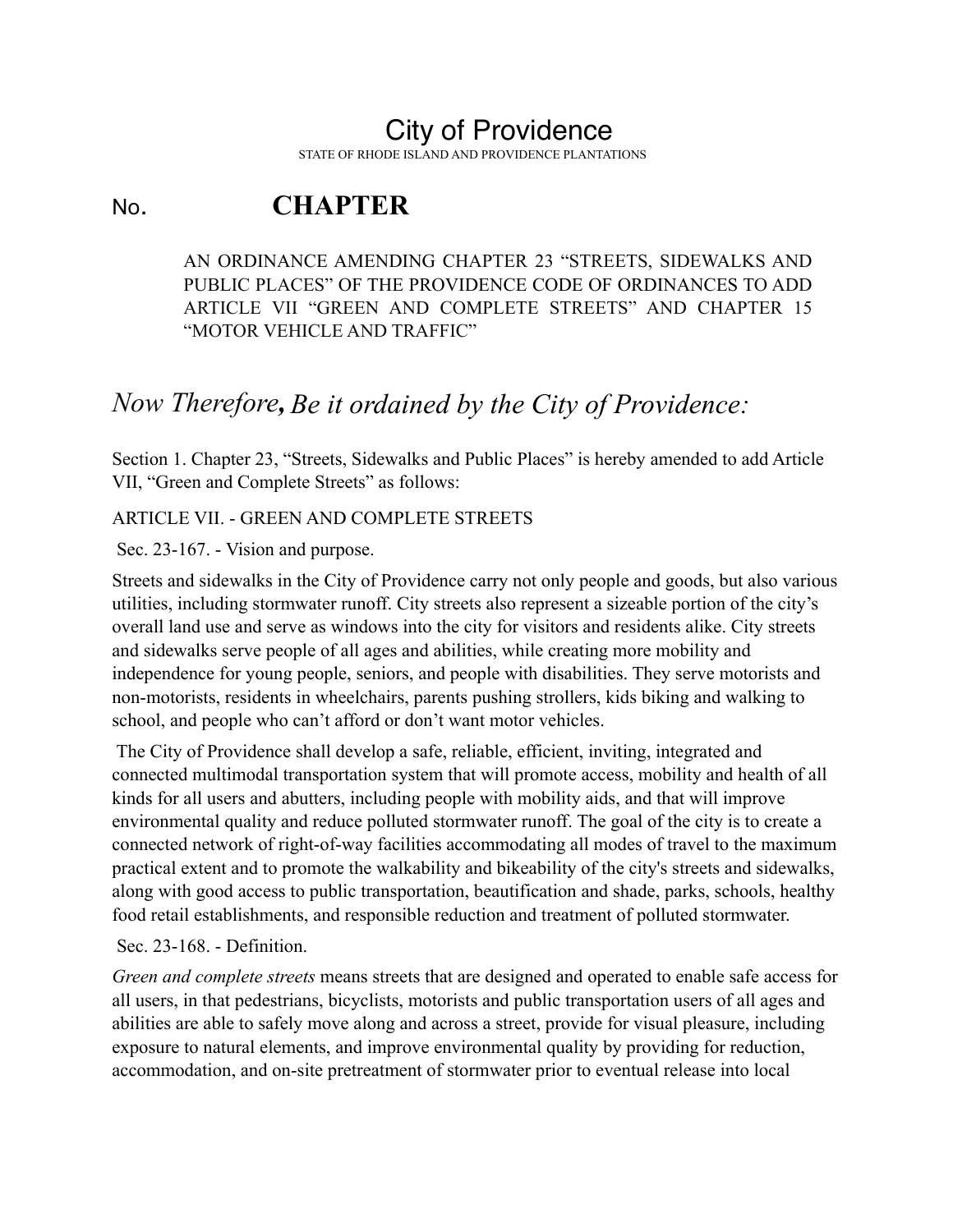waterways and the Narragansett Bay as part of a comprehensive stormwater management system.

*Significant construction or repair projects* shall mean any project that changes the curb line, curb cuts, or traffic geometry, any project that includes restriping of traffic geometry, or any new construction or improvement of off-road bicycle paths or multi-use trails, that is located on any streets, paths, or intersections designated as needing improvements in the City's Great Streets Plan, any street categorized as an arterial or collector road, or any project within 300 feet of a school or City recreation center.

*Environmental justice areas* shall mean any areas of the city identified through a current local, state, or federal mapping effort and validated by residents of those areas to prioritize improvements to environmental sustainability and health such that no group of people bear a disproportionate share of the negative environmental consequences resulting from industrial, governmental, and commercial operations or the execution of federal, state, and local programs and policies.

Sec. 23-169. - Scope of applicability.

- a) All publicly-owned transportation facilities in the public right-of-way including, but not limited to, streets and all other connecting pathways, as well as parking lots on publiclyowned land, shall be designed and constructed in conformance with the policy that users of all ages and abilities can travel safely and independently, residents and visitors experience pleasantly-designed urban streetscapes that feature greenery, and stormwater is both reduced and treated on-site prior to entering the city's combined stormwater and wastewater conveyance system.
- b) The city shall make good faith efforts to foster partnerships with the State of Rhode Island and neighboring communities to develop facilities and accommodations that further the goals presented in both the Providence Great Streets Master Plan as well as the city's green and complete streets policy, as set forth in this Article, and continue such infrastructure beyond the city's borders.
- c) The city shall approach every transportation improvement and project phase as an opportunity to create safer, more accessible streets for all users that are more attractive and better manage stormwater. The design of new, rehabilitated, restored, resurfaced, or reconstructed facilities should anticipate likely future demand for bicycling, walking, transit, and motorist use, beautification elements, and stormwater runoff and should not preclude the provision of future improvements. These phases include, but are not limited to: planning, programming, design, right-of-way acquisition, construction, construction engineering, reconstruction, operation and maintenance. Other changes to transportation facilities on streets and rights-of-way, including capital improvements, re-channelization projects and major maintenance, must also be included.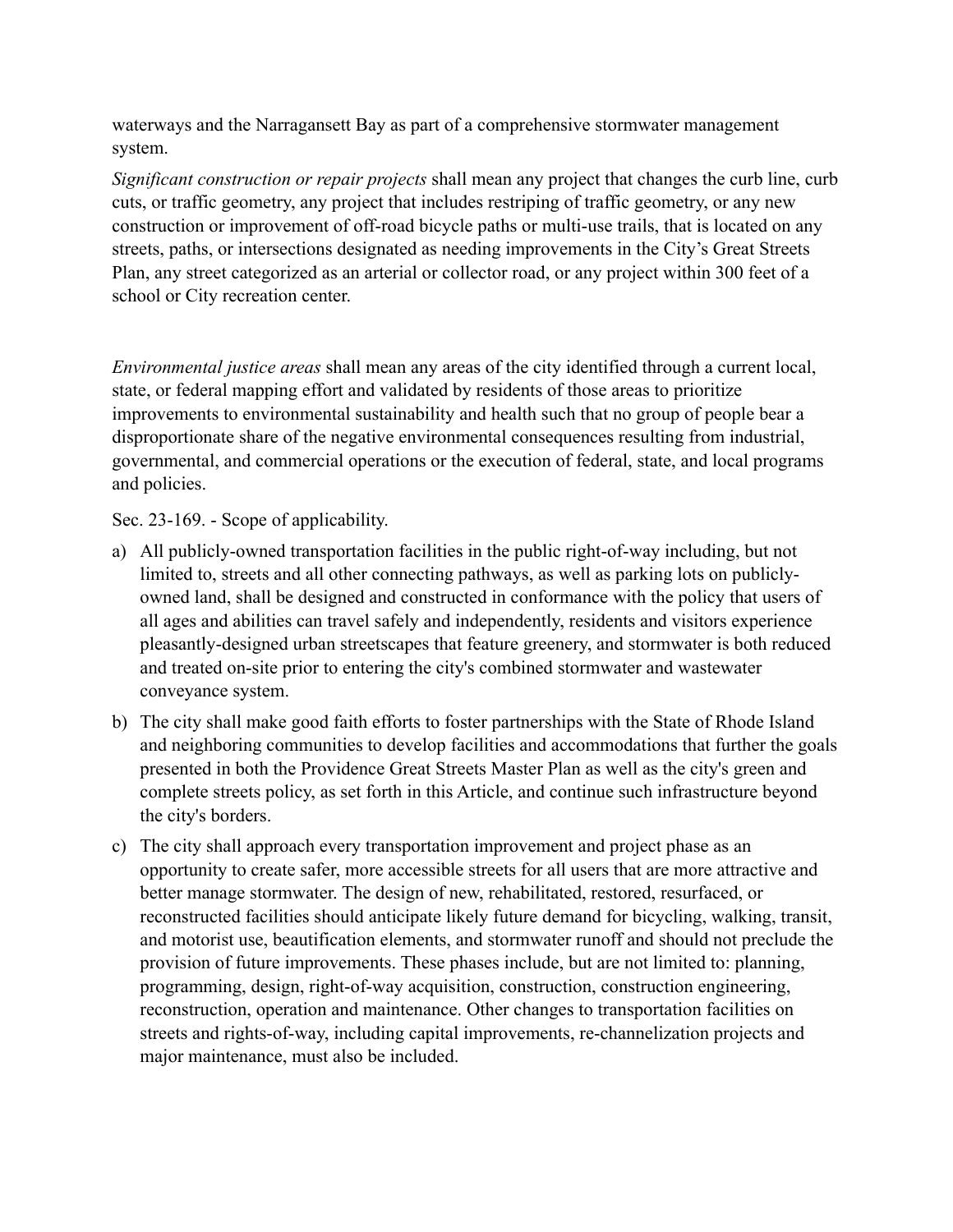- d) The City shall ensure, for all public and private construction activities which impact the public right-of-way, that safe accommodation be provided during construction for people walking and bicycling.
- e) The city shall utilize the performance measures as described in section 32-315 to identify improvement projects to be included in the city's capital improvement plan and/or street pavement plan, pursuant to section 2-304 of the city's home rule charter and sections 32-35 and 2-330 of this Code, respectively. The projects shall be identified based on their ability to address design issues on city-owned transportation facilities, such as improved safety and ease of use.
- f) All transportation infrastructure and street design projects in the city (including those completed by the state or other public companies, including utilities) shall adhere to the requirements of this Article and Rhode Island General Law §24-16-2 titled "Complete Street Design."
- g) All projects initiated by the City Council through the use of Neighborhood Infrastructure Funds (NIF) or Community Development Block Grant (CDBG) funding shall be exempt from the requirements of this Article.

Sec. 23-170. - Green and Complete Streets Advisory Council.

- a) There is hereby created a Green and Complete Streets Advisory Council. The Advisory Council shall be comprised of the following members:
	- 1) The Director of Public Works or his/her designee (non-voting ex-officio),
	- 2) the Director of Planning and Development or his/her designee (non-voting ex-officio),
	- 3) the Commissioner of Public Safety or his/her designee (non-voting ex-officio),
	- 4) three members appointed by the Mayor, and
	- 5) four members appointed by the city council.
- b) All appointed members shall be residents or domiciliaries of the city and shall each serve for terms of two years. None of the appointed members shall be an elected officer or employee of the city. Vacancies shall be filled for the unexpired term. No member shall serve beyond the date of expiration of said term unless reappointed. The voting members of the commission shall elect a chairperson by simple majority vote.
- c) In appointing members to the Green and Complete Streets Advisory Council, the Mayor and City Council shall give due consideration to appointing members with expertise in the following areas: civil engineering, architecture, city planning, and environmental sustainability. In addition to the above described areas of expertise, the Mayor and City Council shall also give due consideration to appoint members who represent the diverse communities of the City.
- d) The Green and Complete Streets Advisory Council shall include at least one representative of the aging community and a minimum of one member representing the disability community.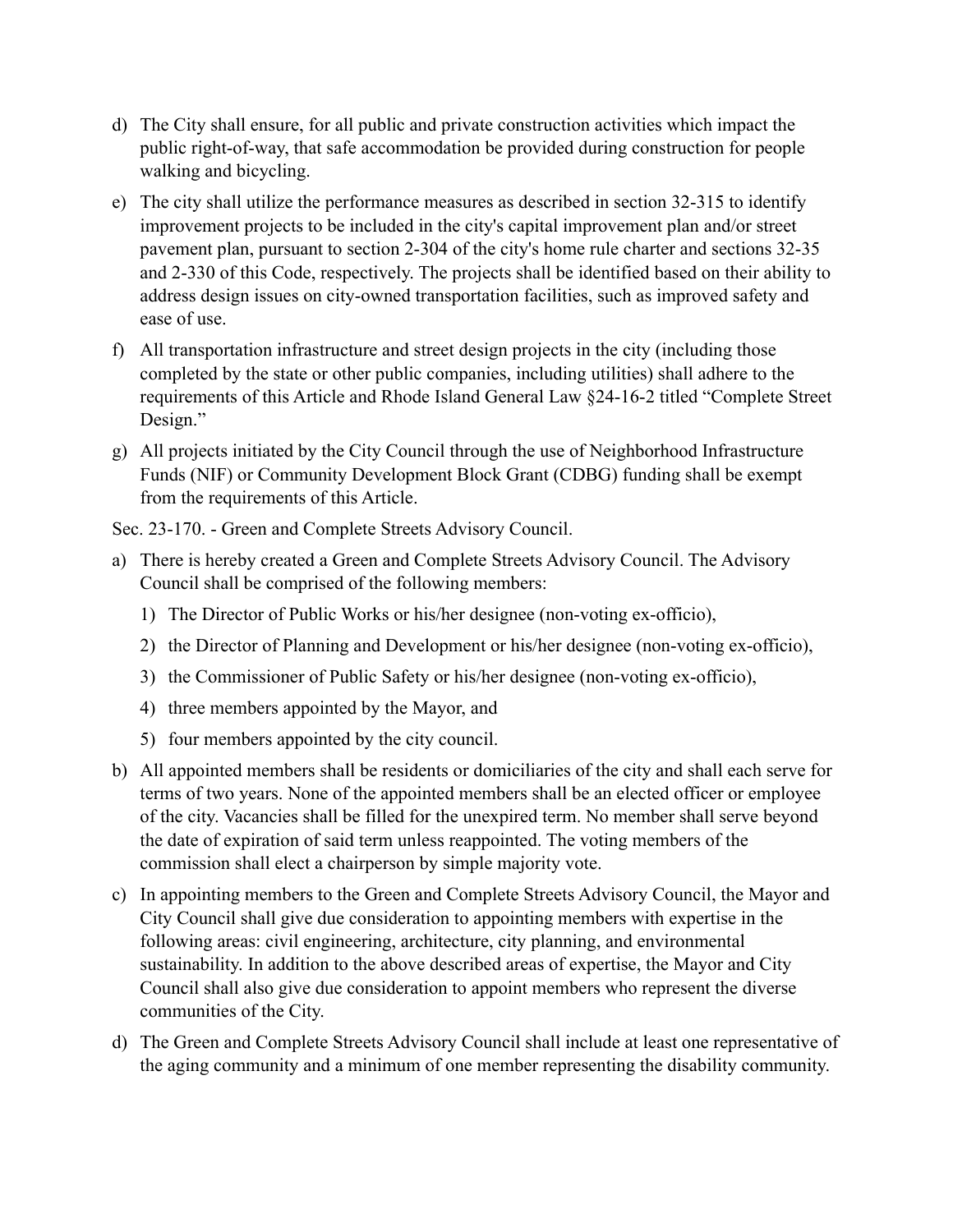e) All meetings of the Green and Complete Streets Advisory Council shall be subject to Open Meetings Act requirements for public notice and public comment.

Sec. 23-171. - Implementation.

- a) The city shall follow accepted or adopted design standards and use the best and latest design standards available. These standards include, but are not limited to Designing Walkable Urban Thoroughfares: A Context Sensitive Approach, NACTO's Urban Street Design Guide, and the Rhode Island Department of Environmental Management's Low Impact Design (LID) standards as reflected in its Stormwater Design Manual (2015) and LID Guide (2011). Links to these design standards shall be made publicly available on the City's website. In recognition of context sensitivity, public input and the needs of many users, a flexible, innovative and balanced approach that follows other appropriate design standards may be considered, provided that a comparable level of safety for all users is present.
- b) All significant construction or repair projects subject to this Article shall be presented to the Green and Complete Streets Advisory Council by the sponsoring public agency for review during both the project's initial scoping phase and preliminary design phase.
	- 1) The Advisory Council's role in reviewing projects shall be advisory.
	- 2) As part of such review, the Advisory Council members shall consider the project's level of compliance with this Article, and whether it implements the elements of the City's Great Streets Plan and other planning and policy documents created by the City, where applicable.
	- 3) The sponsoring public agency shall supply the staff of the Green and Complete Streets Advisory Council with all documents and plans to be presented to the Advisory Council at least fourteen (14) calendar days in advance of the regularly scheduled Advisory Council meeting at which the project is intended to be reviewed. Documents and plans shall be submitted to the staff of the Advisory Council in an electronic format and all submissions shall be accompanied by all documentation reasonably necessary to evaluate the project.
	- 4) Once documents and plans for a project have been accepted by the staff of the Advisory Council, the Advisory Council shall either review the project or decline to review the project within forty-five (45) calendar days of receipt of the documents and plans. Failure of the Advisory Council to act within the prescribed period shall constitute a decline to review the project and a letter documenting this decline shall be issued from the staff of the Advisory Council to the Director of the Department of Public Works.
	- 5) All decisions relating to recommendations regarding projects by the Advisory Council shall be made available in writing to the Director of Department of Public Works and the Director of Planning and Development no more than fourteen (14) calendar days from the date of the Advisory Council meeting at which the decision was made.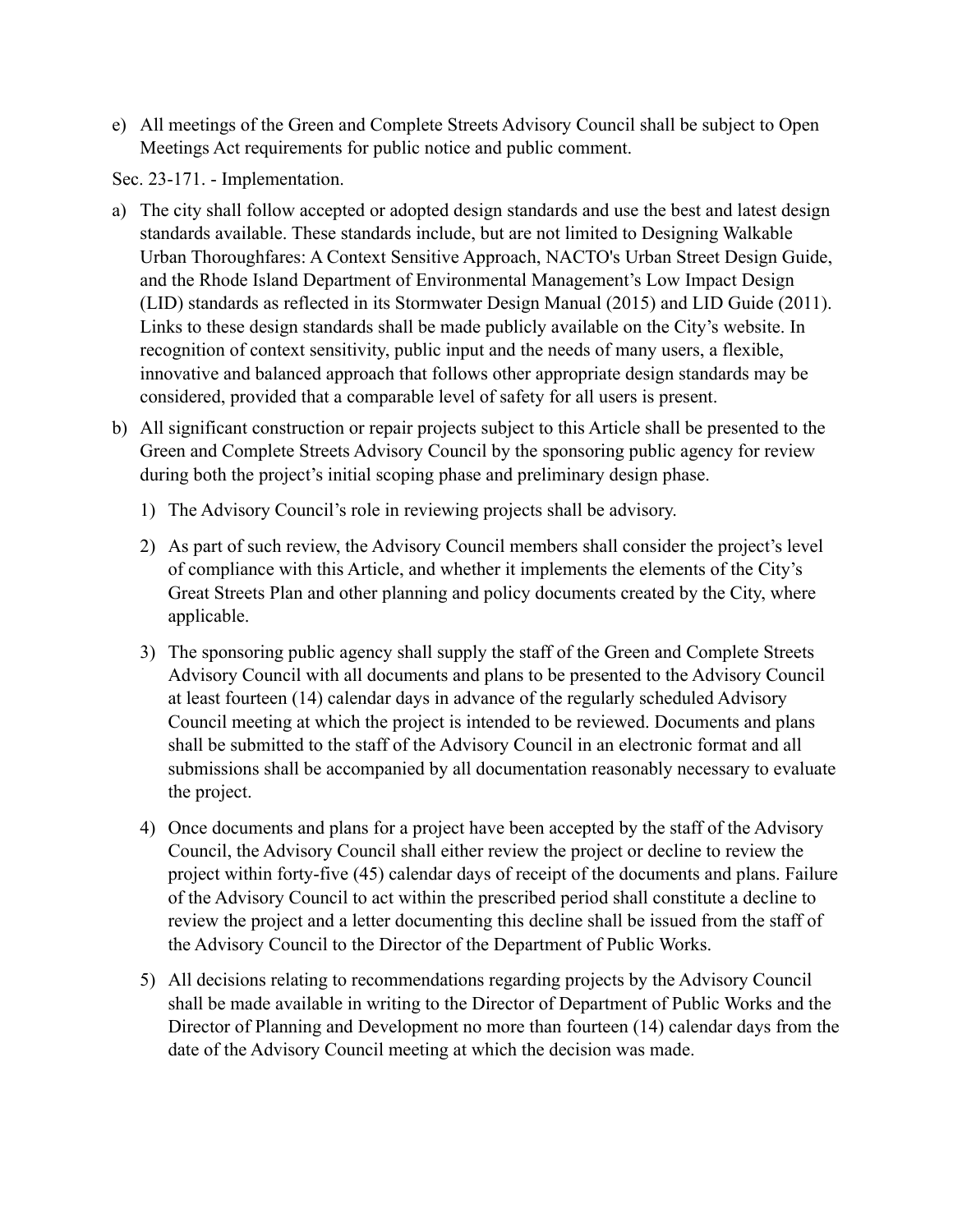- 6) The Director of Public Works shall document and communicate the reasons for any deviations from the written recommendations of the Advisory Council to the staff of the Advisory Council.
- c) Traffic calming improvements shall be evaluated as follows:
	- 1) The Traffic Engineer shall conduct traffic studies each month, prioritizing obtaining traffic data on:
		- i) Streets with the most collisions in the preceding three 3 years that have not yet been studied, especially those with high levels of collisions involving people walking or bicycling,
		- ii) Streets included in the Great Streets Plan,
		- iii) Streets with at least two requests for traffic calming improvements,
		- iv) Streets planned for resurfacing,
		- v) Streets throughout the city, such that each Ward contains at least one street studied for traffic calming improvements every six months.
	- 2) Based on the conducted studies, streets that are found to exceed at least one of the following quantitative thresholds shall automatically and immediately be granted preliminary approval for traffic calming improvements:
		- i) 15% of motor vehicles traveling faster than 30 mph over the study period,
		- ii) 20% of motor vehicles traveling faster than 35 mph for consecutive two hour periods on two days within the study period,
		- iii) 10% of motor vehicles traveling faster than 20 mph over the study period on a street narrower than 18 feet,
		- iv) 3,000 motor vehicles average daily traffic on a local road,
		- v) 50 collisions per million vehicle miles over a 3 year period,
		- vi) 20 injuries per million vehicle miles over a 3 year period.
	- 3) Additional streets may be granted preliminary approval for traffic calming improvements by the Green and Complete Streets Advisory Council. Streets that are eligible for this discussion must meet one of the following quantitative thresholds:
		- i) 5% of motor vehicles traveling faster than 30 mph over the study period on a local or collector road
		- ii) 2000 motor vehicles average daily traffic on a local or collector road
		- iii) 10 collisions per million vehicle miles over a 3 year period
		- iv) 10 injuries per million vehicle miles over a 3 year period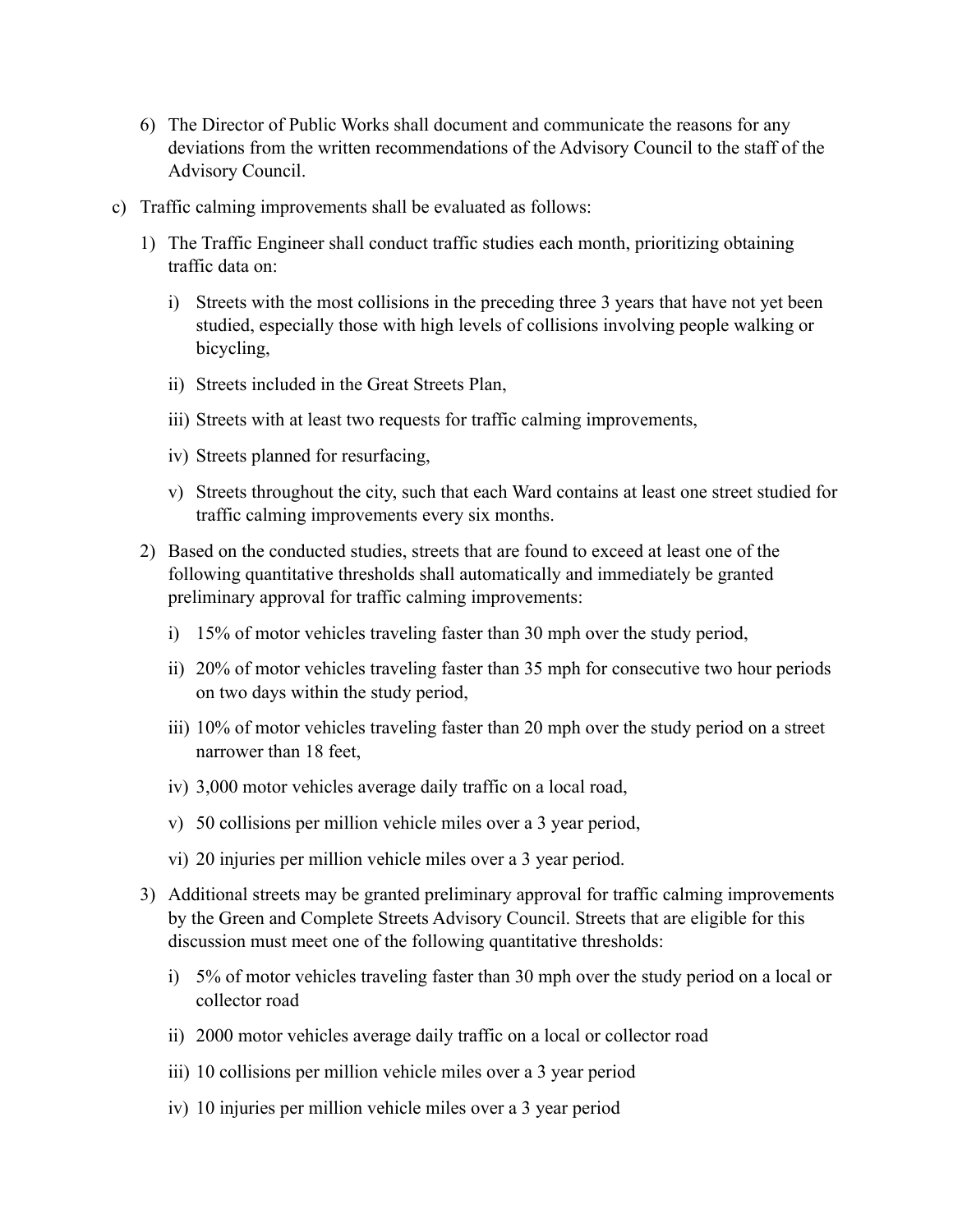- 4) Any street not meeting criteria in subsection (2) that is reviewed by the Green and Complete Streets Advisory Council but not granted preliminary approval will be ineligible for consideration for traffic calming improvements for a duration of five years.
- 5) All streets receiving preliminary approval for traffic calming improvements shall be prioritized for installation first by the number of injuries recorded over a three year period and then by their 95th percentile speeds.
- 6) In consultation with staff from the Police Department, the Fire Department, the Department of Planning and Development, and City Council, the Traffic Engineer shall evaluate the most appropriate design of improvement. This design must be completed within six months of preliminary approval or receive a waiver from the Green and Complete Streets Advisory Council.
- 7) The Director of Planning and Development shall review for final approval plans prepared by the Traffic Engineer for streets preliminarily approved for traffic calming improvements.
- 8) The Department of Public Works shall install traffic calming improvements upon final approval in the prioritized order determined in subsection (5).
- 9) During the three (3) months following installation of traffic calming improvements, the Traffic Engineer shall conduct a second traffic study for each installed location to evaluate the effectiveness of the improvements. If this traffic study still qualifies the location for preliminary approval, additional improvements shall be evaluated by the Traffic Engineer according to the above process.
- d) The Green and Complete Streets Advisory Council shall review all existing plans, manuals, checklists, decision-trees, rules, regulations, and programs of city departments as appropriate (including, but not limited to any short-term, medium-term, and long-term capital plans) for compliance with green and complete streets principles.
- e) The Green and Complete Streets Advisory Council shall review all current street and sidewalk design standards to ensure that they reflect the best available design standards and guidelines, and effectively implement green and complete streets, where feasible.
- f) The Green and Complete Streets Advisory Council shall ensure equitable and inclusive community engagement for all project phases from planning to implementation.
- g) When available, the city shall make good faith efforts to encourage staff professional development and training on non-motorized transportation issues through attending conferences, classes, seminars, and workshops.
- h) City staff shall make good faith efforts to identify all current and potential future sources of funding for street improvements and recommend improvements to the project selection criteria to support green and complete streets projects.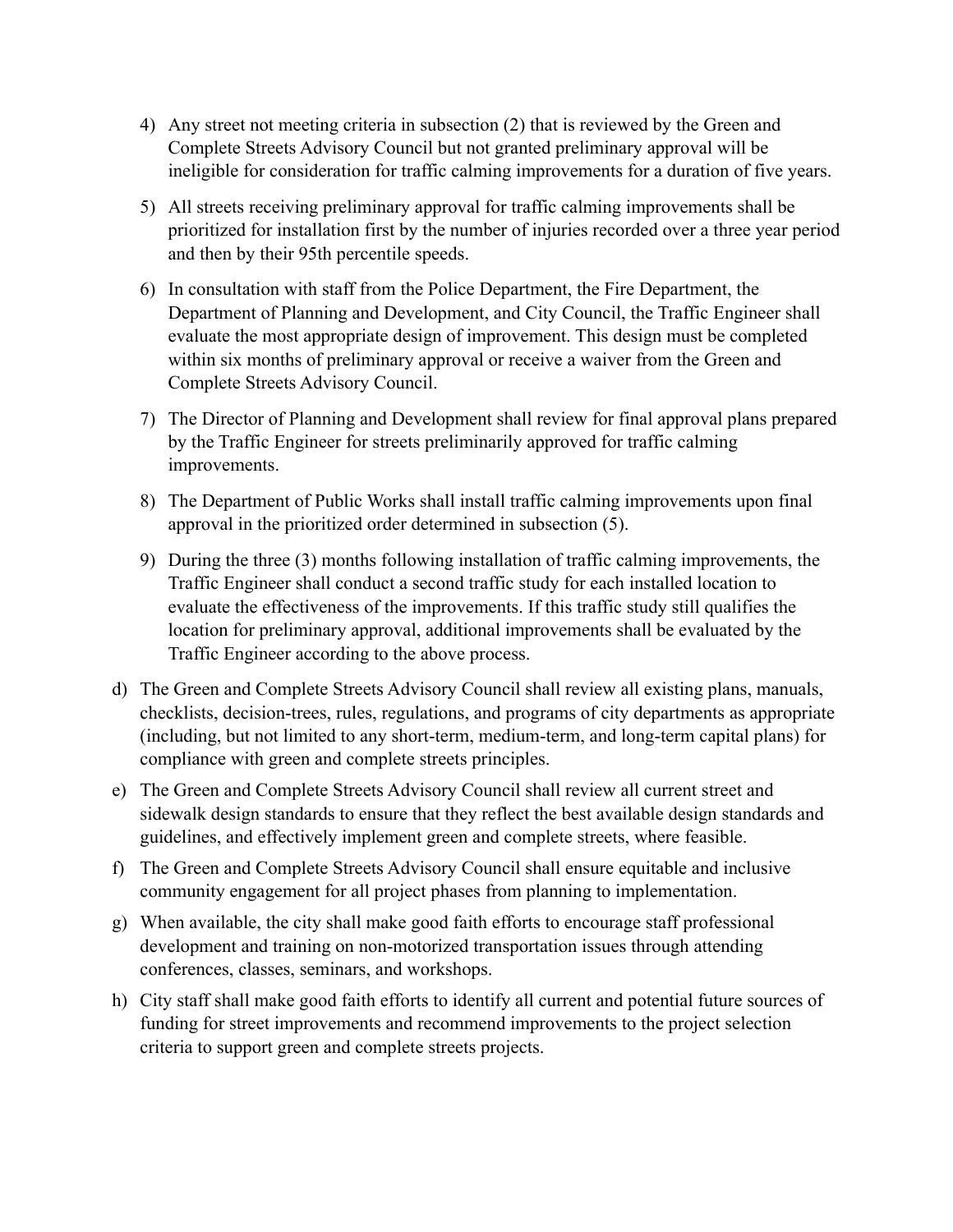- i) The City shall create plans and set goals to ensure the successful implementation of this Article in environmental justice areas and shall prioritize environmental justice areas for improvements.
- j) Projects developed under this Article shall improve ease of travel, comfort and safety for people with disabilities and the elderly.
- k) The city shall promote inter-departmental project coordination among city departments with an interest in the activities that occur within the public right-of-way in order to better use fiscal resources.
- l) The city shall make good faith efforts to include an educational component to ensure that all users of the transportation system understand and can safely utilize green and complete streets project elements.
- m) The city shall make good faith efforts to encourage improved access to public transit, parks, schools, and healthy food retail establishments, in all development plans reviewed and approved by the city.

Sec. 23-172. - Exceptions.

- a) Applications for waivers or exceptions shall be reviewed and approved by the Green and Complete Streets Advisory Council based on the following criteria:
	- 1) An affected roadway prohibits, by law, use by specified users, in which case a greater effort shall be made to accommodate those specified users elsewhere, including on roadways that cross, run parallel to, or otherwise intersect with the affected roadway;
	- 2) The activities are ordinary maintenance activities designed to keep assets in serviceable condition (including, but not limited to, mowing, cleaning, sweeping, spot repair and surface treatments such as chip seal or interim measures);
	- 3) The Director of Planning and Development issues a recommendation that the application of this article is unnecessary or unduly cost prohibitive, based upon all reasonable alternatives commensurate to the project scope of work being exhausted and documented, in which case a greater effort shall be made to accommodate those specified users elsewhere, including on roadways that cross or otherwise intersect with the affected roadway.
	- 4) Other available means or factors indicate an absence of need, including future need.
- b) Notwithstanding the provisions of subsection (a), the Commissioner of Public Safety may issue a waiver or an exception in the form of an executive order if application of this Article would be contrary to public safety, with notice given to the Green and Complete Streets Advisory Council within two business days.
- c) All documentation regarding any waiver or exception application shall be publicly available.
- d) All proposed exceptions must be mode-specific, specifying which Complete Streets principles should be exempted. Infeasibility of one mode of transportation should not exempt a project from incorporating other Complete Streets principles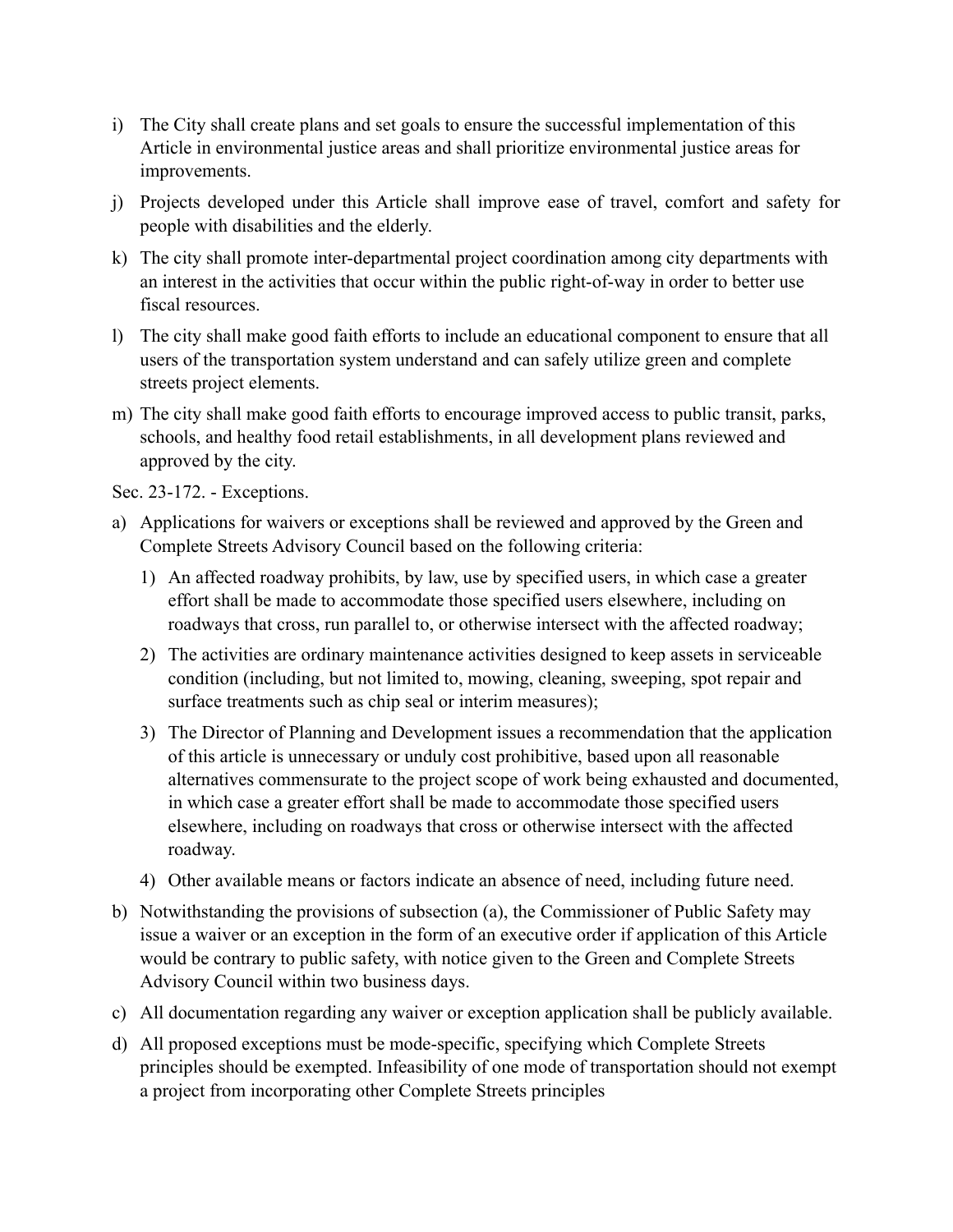Sec. 23-173. - Performance measures and reporting.

A report shall be submitted annually to the City Council and placed on the city's website by the Director of Public Works and the Director of Planning. The annual report shall document the annual increase or decrease for each of the following performance measures.

- 1) Assessment of linear feet of sidewalk in need of repair or construction to be performed on an annual basis.
- 2) Report regarding replacement of non-ADA compliant curb ramps to performed on an annual basis.
- 3) Number of intersection legs without crosswalks
- 4) Total miles of bike lanes.
- 5) Number of street trees.
- 6) Maintenance activities of existing green and complete streets facilities.
- 7) Number of traffic complaints and calming requests by street name.
- 8) Number and severity of traffic violations and crashes by mode.
- 9) Total dollar amount spent on green and complete streets activities.
- 10) Number of new stormwater management improvements in the city.
- 11) Number of traffic calming devices installed, as well as those evaluated and approved for installation.
- 12) Number of crosswalk and intersection improvements installed.
- 13) Number of people biking on a representative sample of streets and trails.
- 14) Number of people riding Rhode Island Public Transit Authority buses within the City.
- 15) Number of applications and waivers requested and granted, along with the justification for any waivers granted.
- 16) Opportunities for community stakeholders in environmental justice areas to influence how these improvements are prioritized.
- 17) Number of Green and Complete Streets improvements made in environmental justice areas.

Section 2. Chapter 15, "Motor Vehicles and Traffic" is hereby amended as follows:

Sec. 15-2. - Penalties for traffic violations.

(a) *Generally.* The general penalties provided for by section 1-10 of this Code of Ordinances shall apply to violations of this chapter or any regulations made there under except that any person electing to appear before the clerk of court, or mailing the same, in lieu of a personal appearance before the Providence Municipal Court and admitting the violation charged, shall be punished by a fine as hereinafter respectively set forth:

*Offense fine*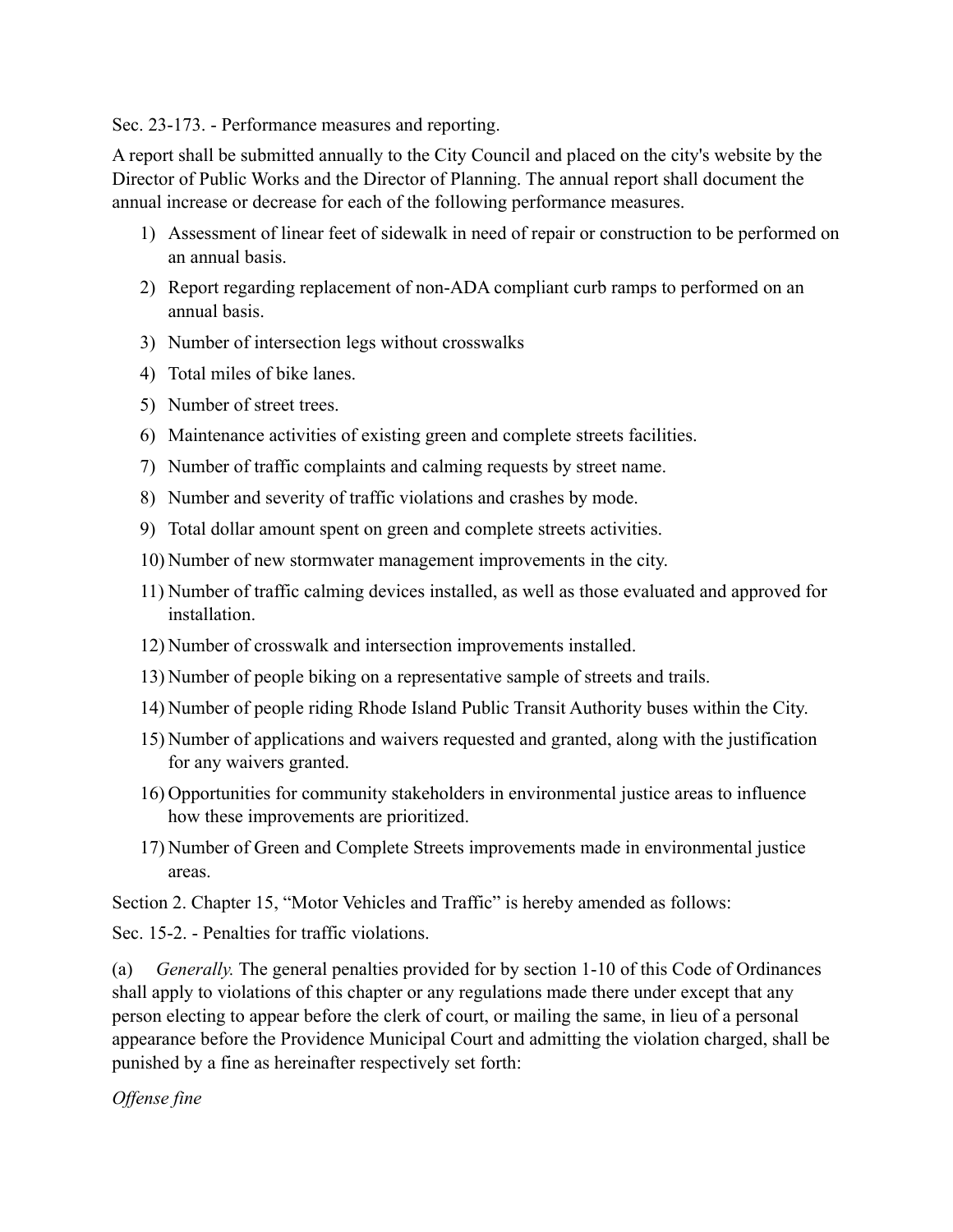Parking from 2:00 a.m. to 5:00 a.m.\* ..... \$20.00

Overtime parking from 5:00 a.m. to 2:00 a.m. ..... 20.00

Parking without permit in a residential zone ..... 15.00

Parking at expired meter ..... 25.00

Parking during an emergency ..... 100.00

Parking so as to obstruct the flow of traffic ..... 75.00

Parking in prohibited area (no parking) ..... 30.00

Parking within eight (8) feet of fire hydrant ..... 30.00 100.00

Parking in loading zone ..... 30.00

Parking in taxi stand ..... 30.00

Parking within twenty-five (25) feet of corner ..... 30.00

Parking to obstruct driveway ..... 30.00

Parking within twelve (12) inches of a driveway as measured by a line running along the curb in either direction ..... 30.00

Parking on sidewalk ..... 100.00

Parking in a bicycle lane ..... 100.00<sup>\*\*</sup>

Standing in prohibited areas ..... 30.00

Double parking (more than three (3) feet from curb) ..... 30.00

Parking in marked bus stop ..... 30.00 100.00\*\*

Parking in excess of one (1) foot, but not more than three (3) feet from curb ..... 30.00

Parking with left wheels to curb ..... 30.00

Angle parking ..... 30.00

Parking on marked crosswalk or within intersection ..... 30.00 100.00\*\*

Stopping bus away from curb ..... 30.00

Parking in a tow zone ..... 100.00

Violation of moving vehicle traffic regulation ..... 75.00

\* Except in those areas designated as resident permit parking areas (which allow for residential permit parking only between the hours of 2:00 a.m. and 5:00 a.m.). during the pilot program